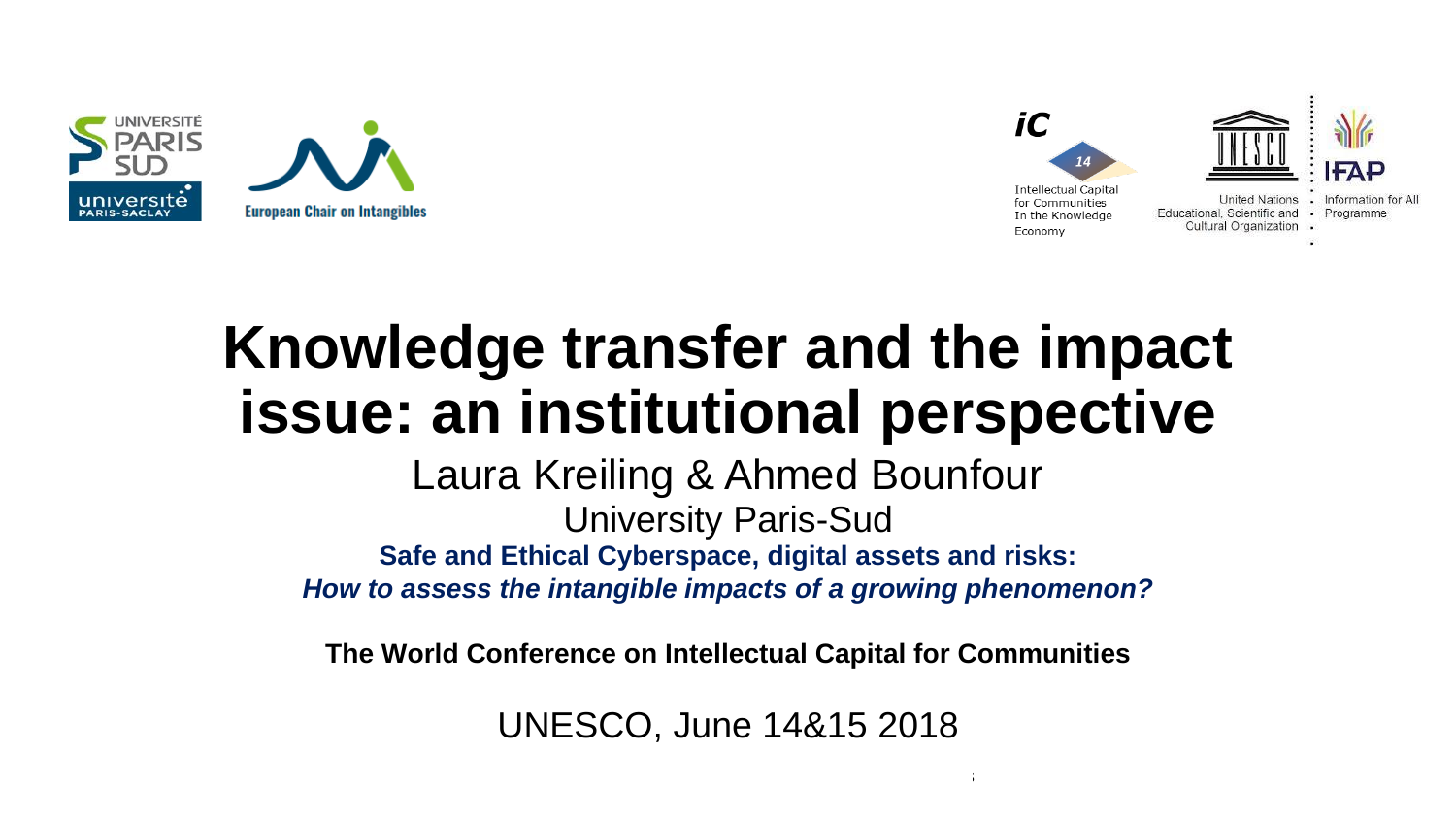

- 1. Knowledge transfer and innovation
- 2. Current study on holistic-practice based maturity model for knowledge transfer organisations
- 3. Need for an institutional perspective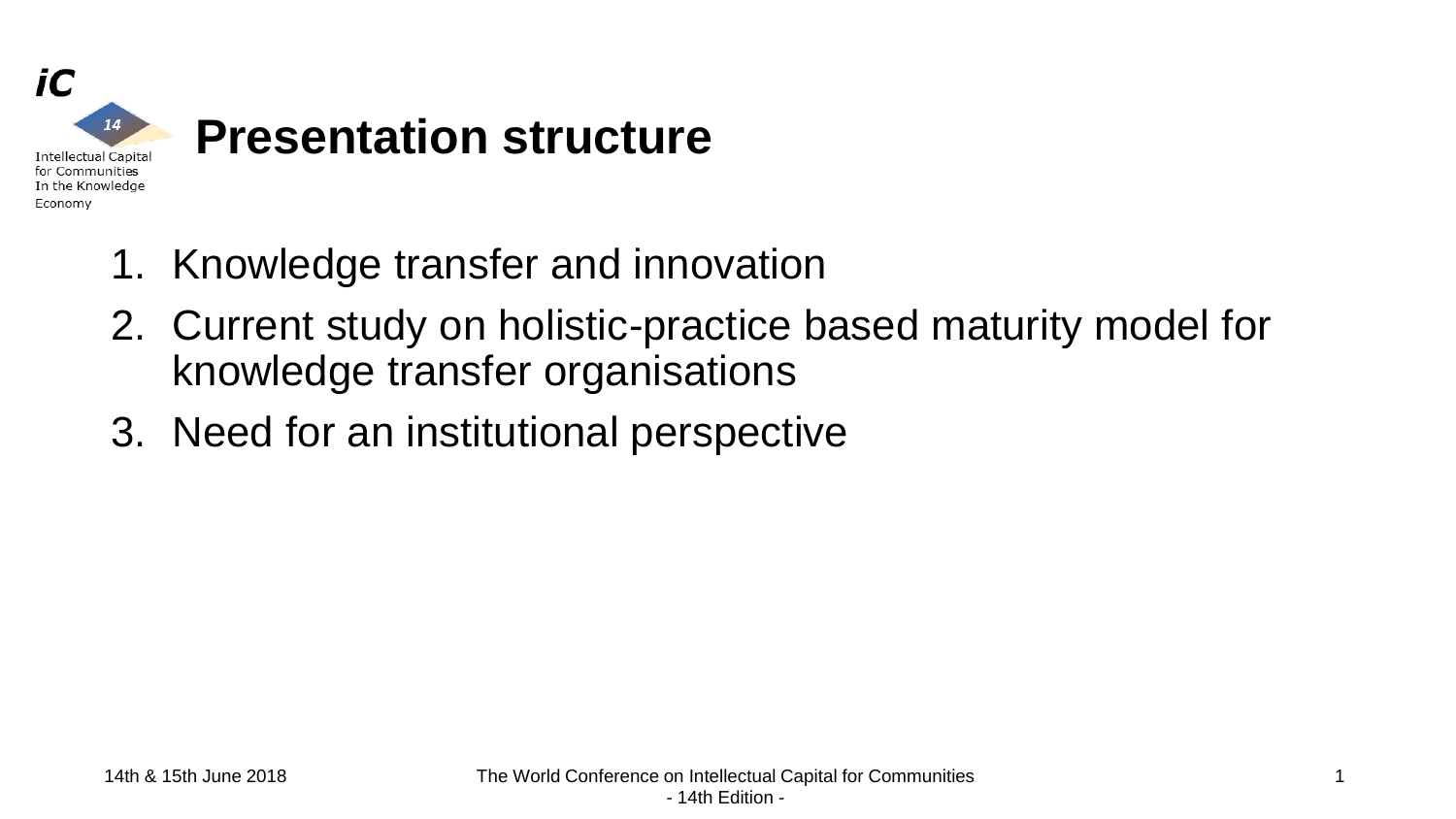

### **1. Knowledge transfer and innovation**

Know-how, technical knowledge and/or technology

*(Roxas, Piroli, & Sorrentino, 2011, p. 7)*





**Technology**‐**push model**



*(Hidalgo & Albors 2008)*

#### **Innovation is a** (diversified/interactive/learning) **process**

- ➢ exchange of codified and tacit knowledge (Patel and Pavitt, 1994)
- ➢ relationships between firms with different actors (Kline and Rosenberg, 1986)
- $\triangleright$  interdependence between actors generates an innovative system (Edquist, 1997)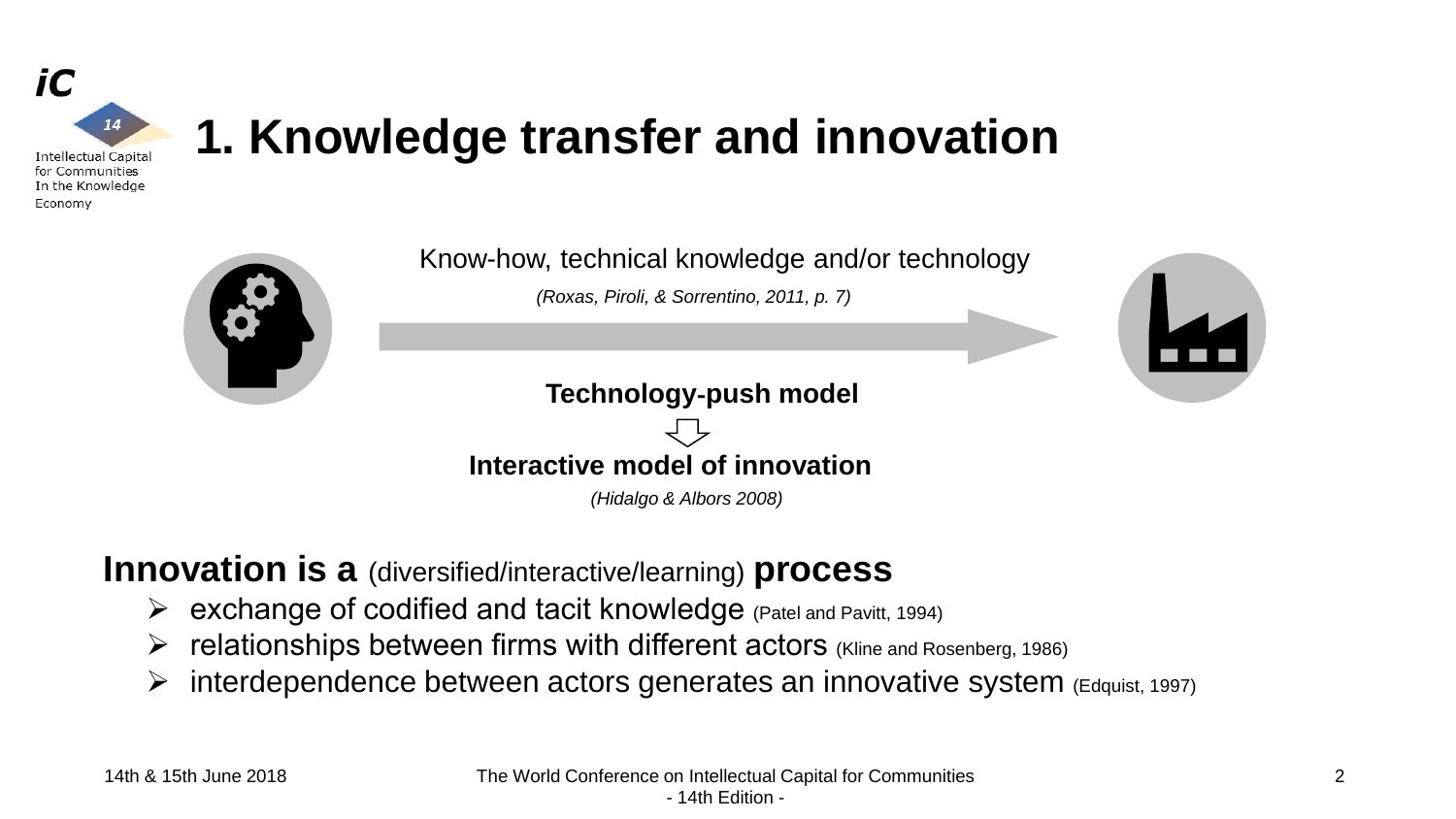

### **1. My research on knowledge transfer**

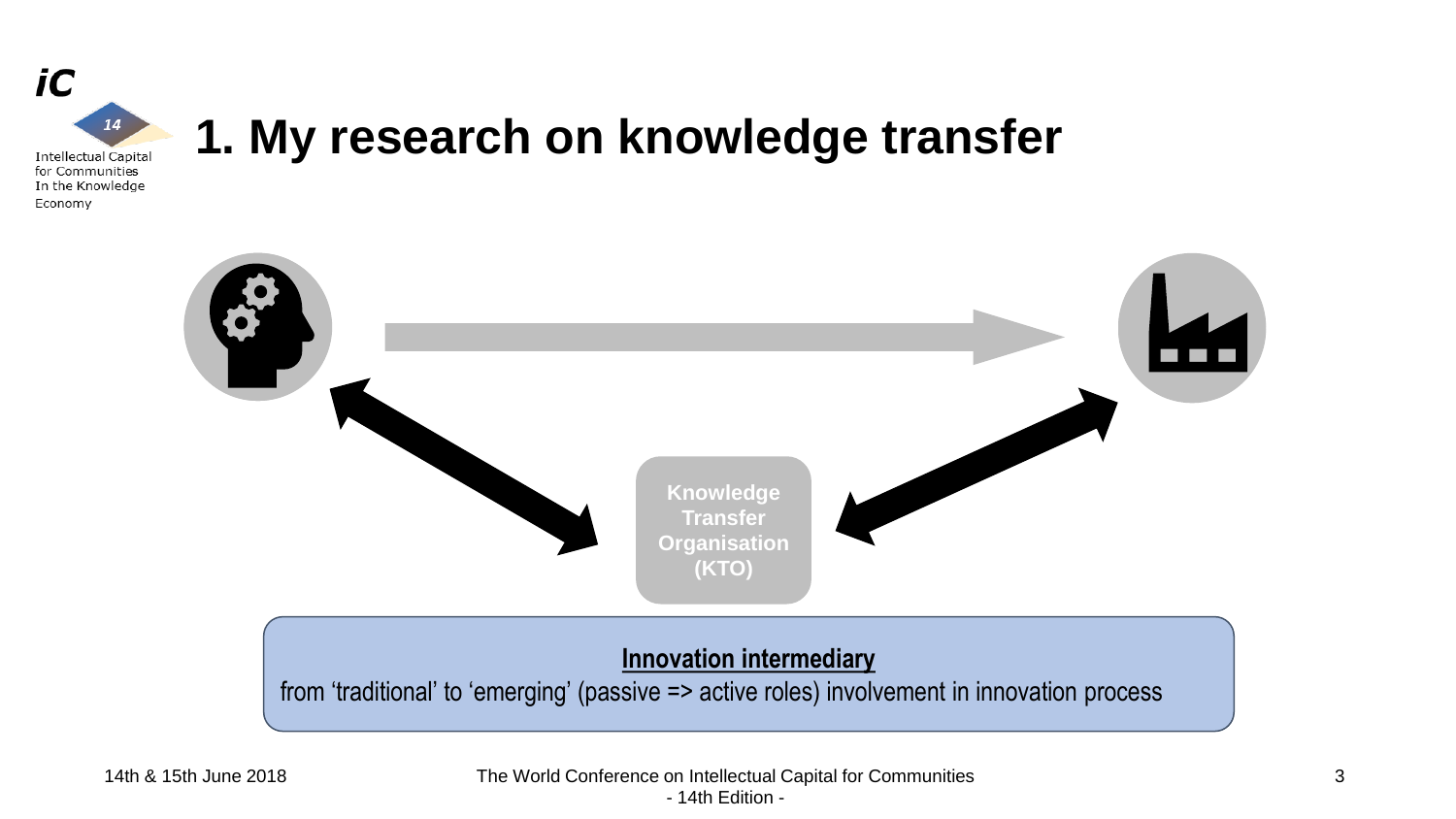

### **1. KTOs in regional innovation systems**



#### **Influence of external stakeholders**

4

4th Annual World Open Innovation Conference

- **E** adoption of new organisational roles (university defender, cultural change agent, territorial builder)
- **■** duality of roles results in organisational tensions



14th & 15th June 2018 The World Conference on Intellectual Capital for Communities - 14th Edition -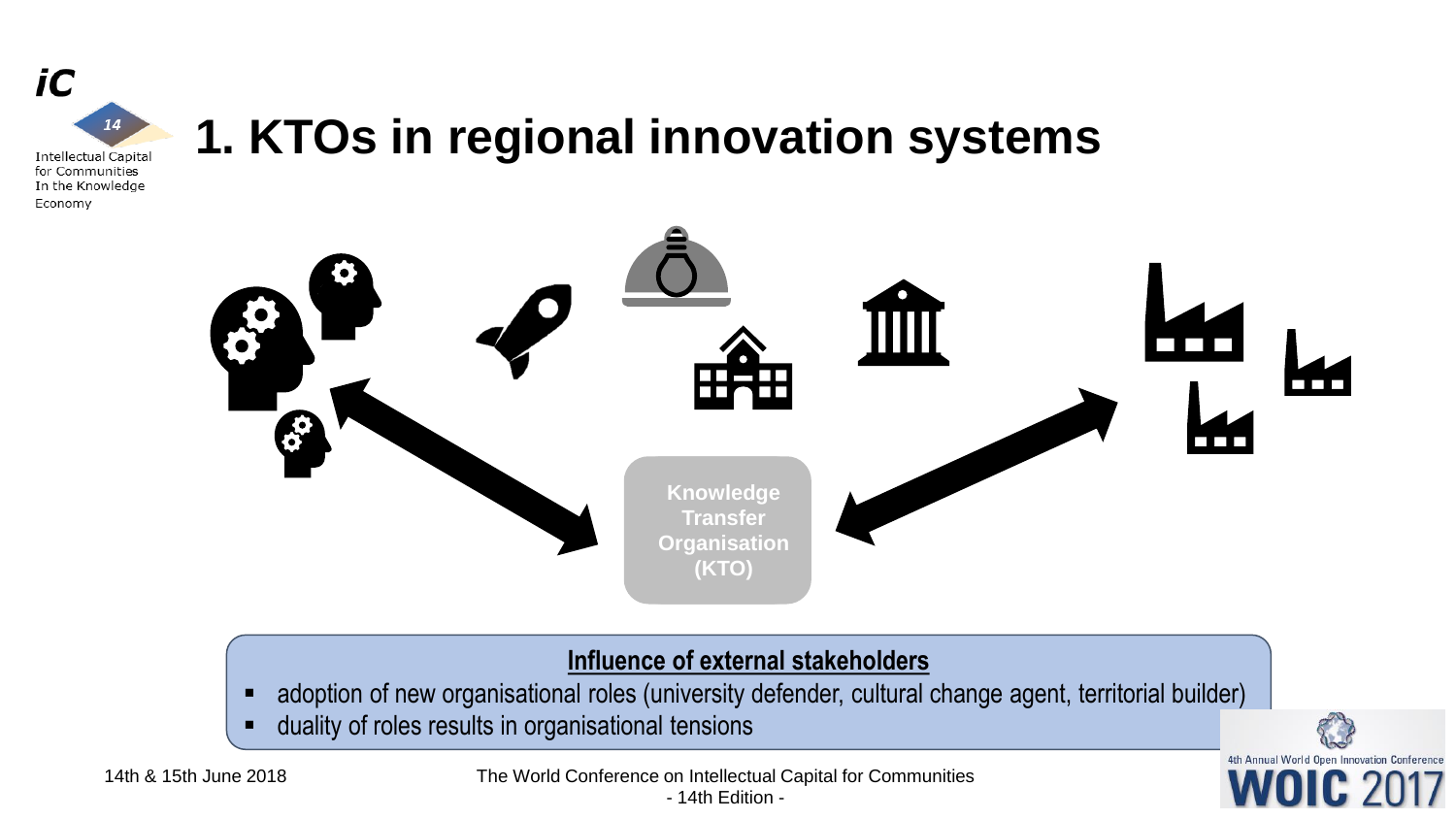

*"Impact is a measure of the tangible and intangible effects (consequences) of an entity's action or influence upon another."*

*(businessdictionary.com)*

- Definition and operationalization in respective context
- KTO performance is more complex than economic input-output measurement (KTO treated as 'blackbox')
- The KTO community has recognized the need for impact metrics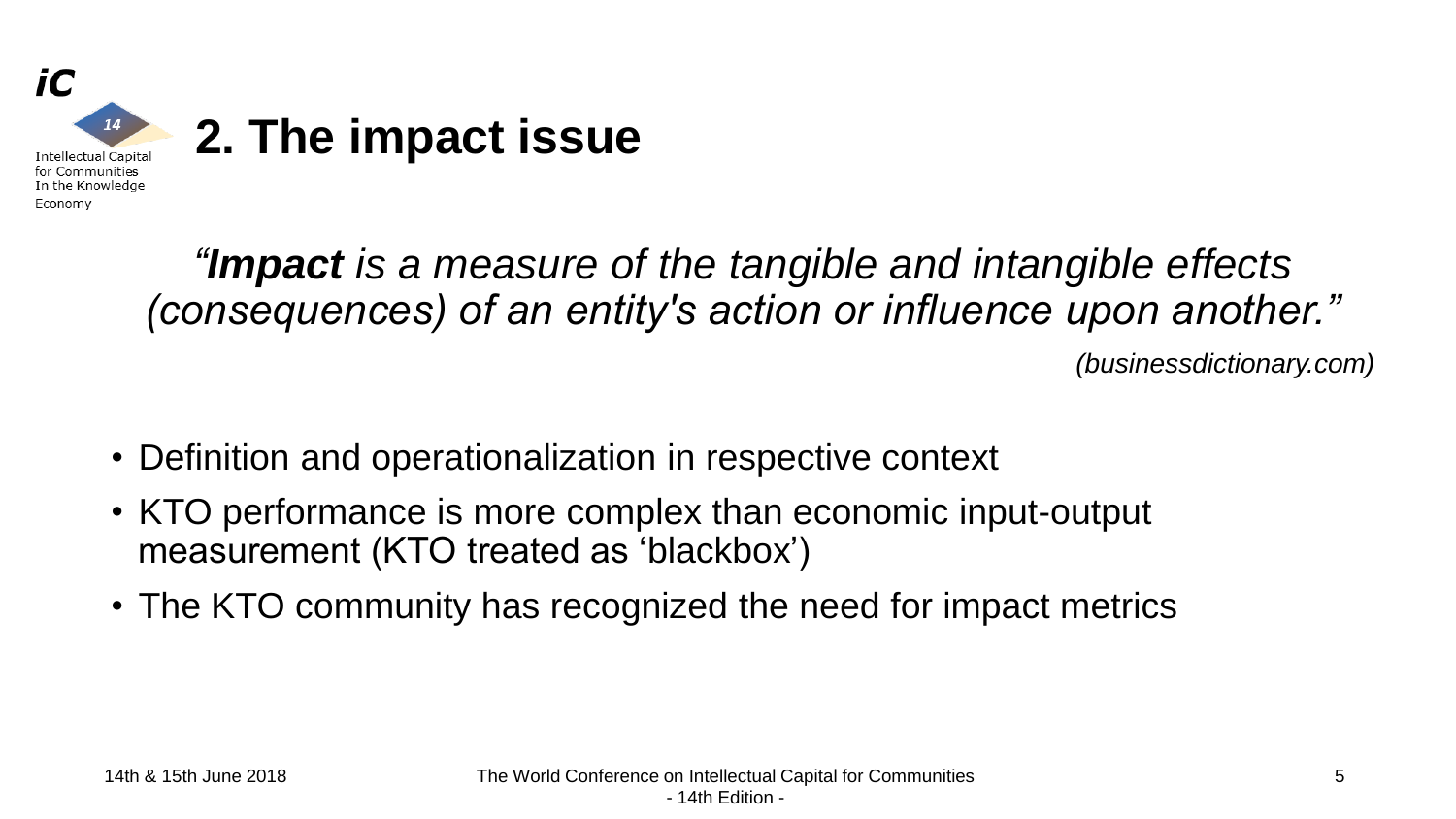

In the Knowledge Economy





14th & 15th June 2018 The World Conference on Intellectual Capital for Communities - 14th Edition -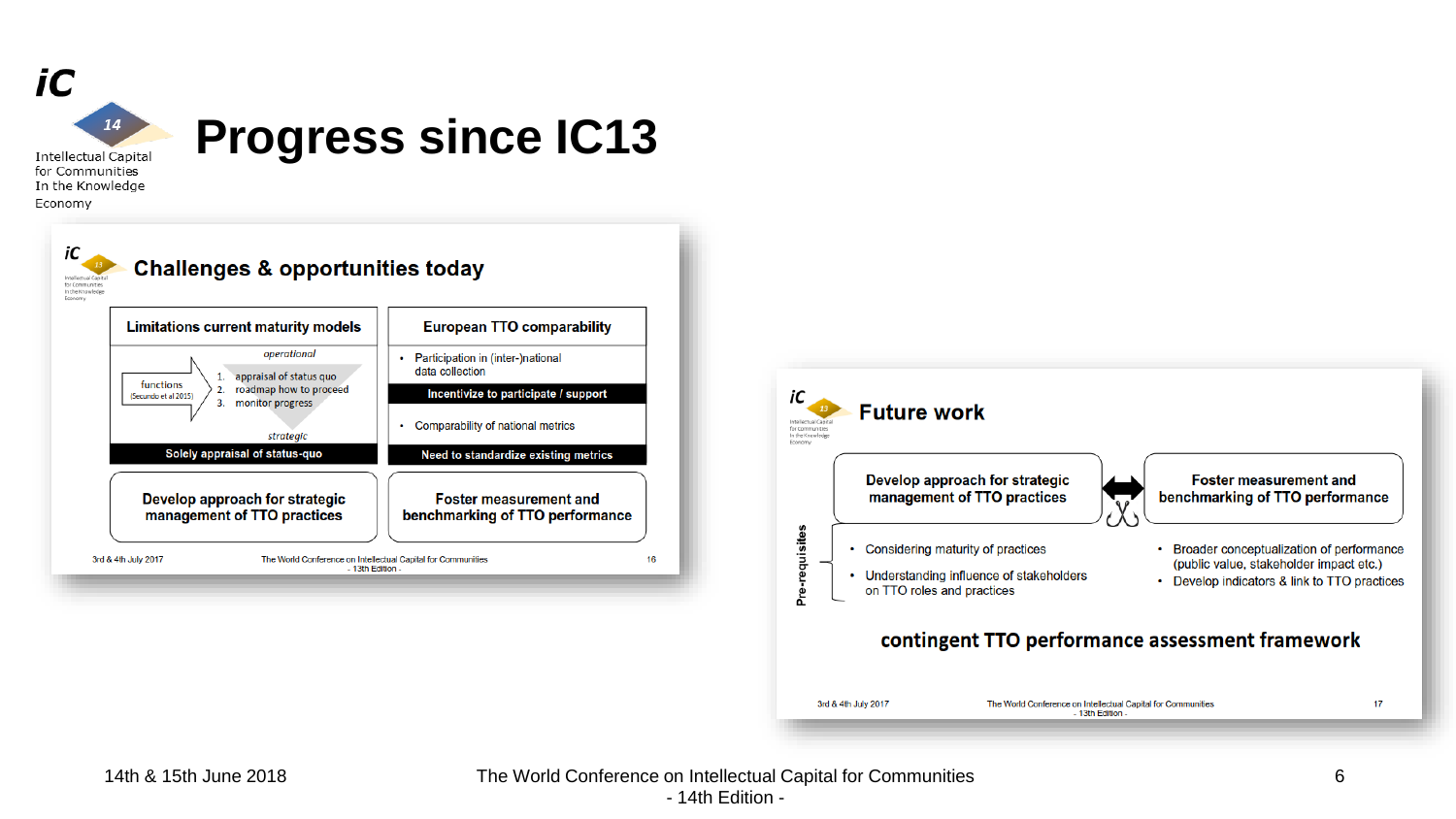

#### **2. Development of holistic practice-based KTO maturity model**

Understand if there is a link between state of KTO managerial-practices and its internal and external resource base and the organisations' outputs, and outcomes, i.e. ecosystem impact

|                   | <b>Conceptual model phase</b><br>$\triangleright$ Literature review on KTO<br>managerial practices<br>$\triangleright$ Development of 5 model<br>dimensions                                                          |        | <b>Pilot stage</b><br>European KTOs<br>based on feedback | $\triangleright$ Review of with selected<br>$\triangleright$ Refine self-assessment form | <b>Analysis</b><br>≻ | Data analysis and<br>presentation of results at<br>R&D management<br>conference |  |
|-------------------|----------------------------------------------------------------------------------------------------------------------------------------------------------------------------------------------------------------------|--------|----------------------------------------------------------|------------------------------------------------------------------------------------------|----------------------|---------------------------------------------------------------------------------|--|
| Sept'17           | Nov'17                                                                                                                                                                                                               |        | Jan'18                                                   | <b>Mar'18</b>                                                                            | Jun'18               |                                                                                 |  |
|                   |                                                                                                                                                                                                                      |        |                                                          |                                                                                          |                      |                                                                                 |  |
| <b>ASTPPROTON</b> | <b>Presentation at Fall meeting</b><br>THE COMING-OF-AGE OF KTOS<br><b>MONITORING AND MEASURING MATURITY</b>                                                                                                         |        | <b>Roll-out</b><br>stage                                 | $\triangleright$ Revision of KTO model after pilot                                       |                      |                                                                                 |  |
| 14th & 15         | "A holistic practice-based model to understand link<br>between resources, practices and KTO performance"<br>Prof. Ahmed Bounfou<br>all Meeting 2017 - 23 <sup>rd</sup> Noveml<br><b>XRITM M</b><br><b>ASTPPROTOM</b> | erence |                                                          | $\triangleright$ final KTO maturity model is<br>rolled-out to European KTOs              |                      |                                                                                 |  |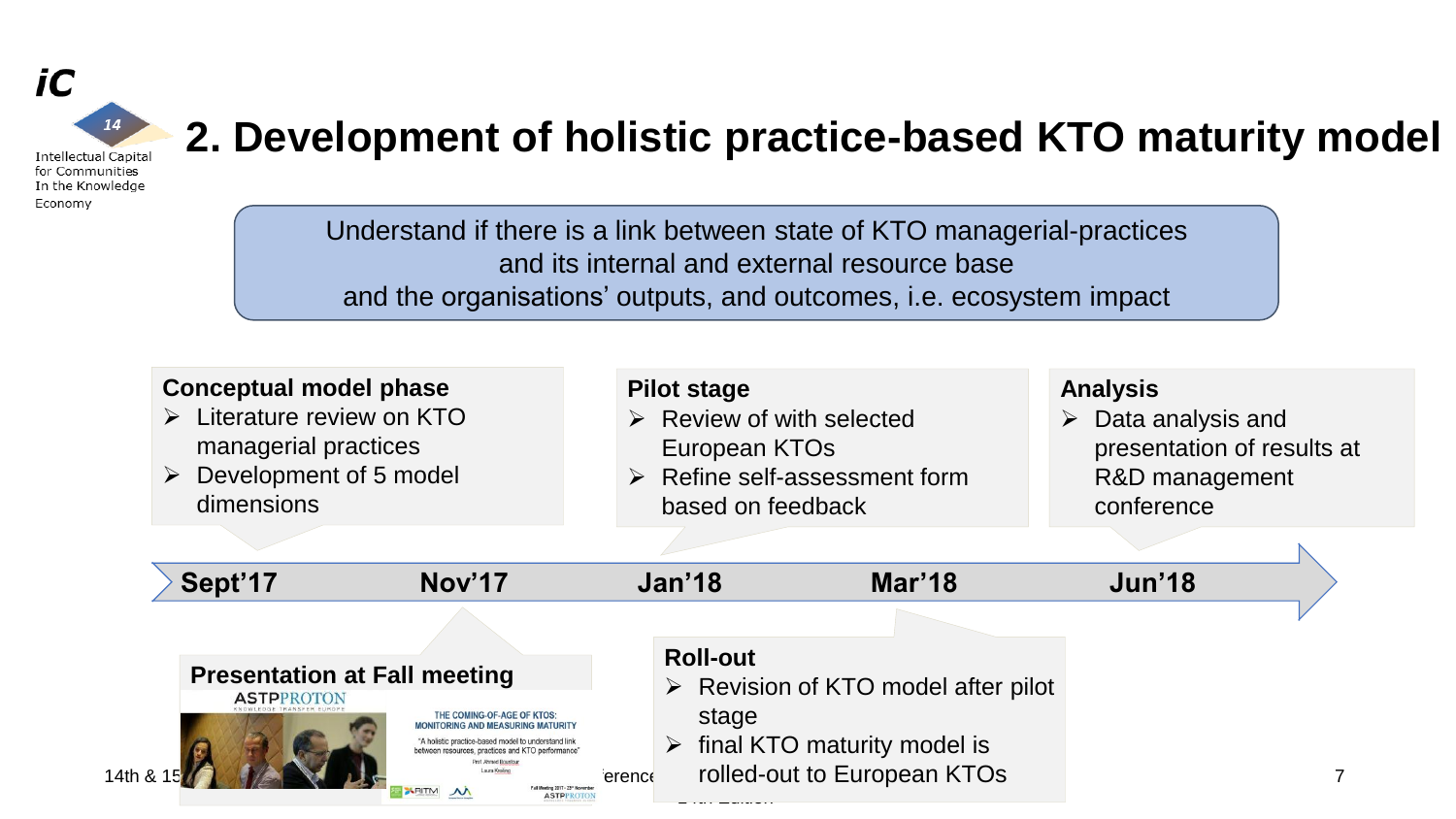

#### Main building blocks\*:

- 1. Organisational parameters
- 2. Resources and competences (internal and external)
- 3. Generic practices
- 4. Outputs
- 5. Outcomes



\* (Bounfour 2003, JIC, "The IC-dVAL approach")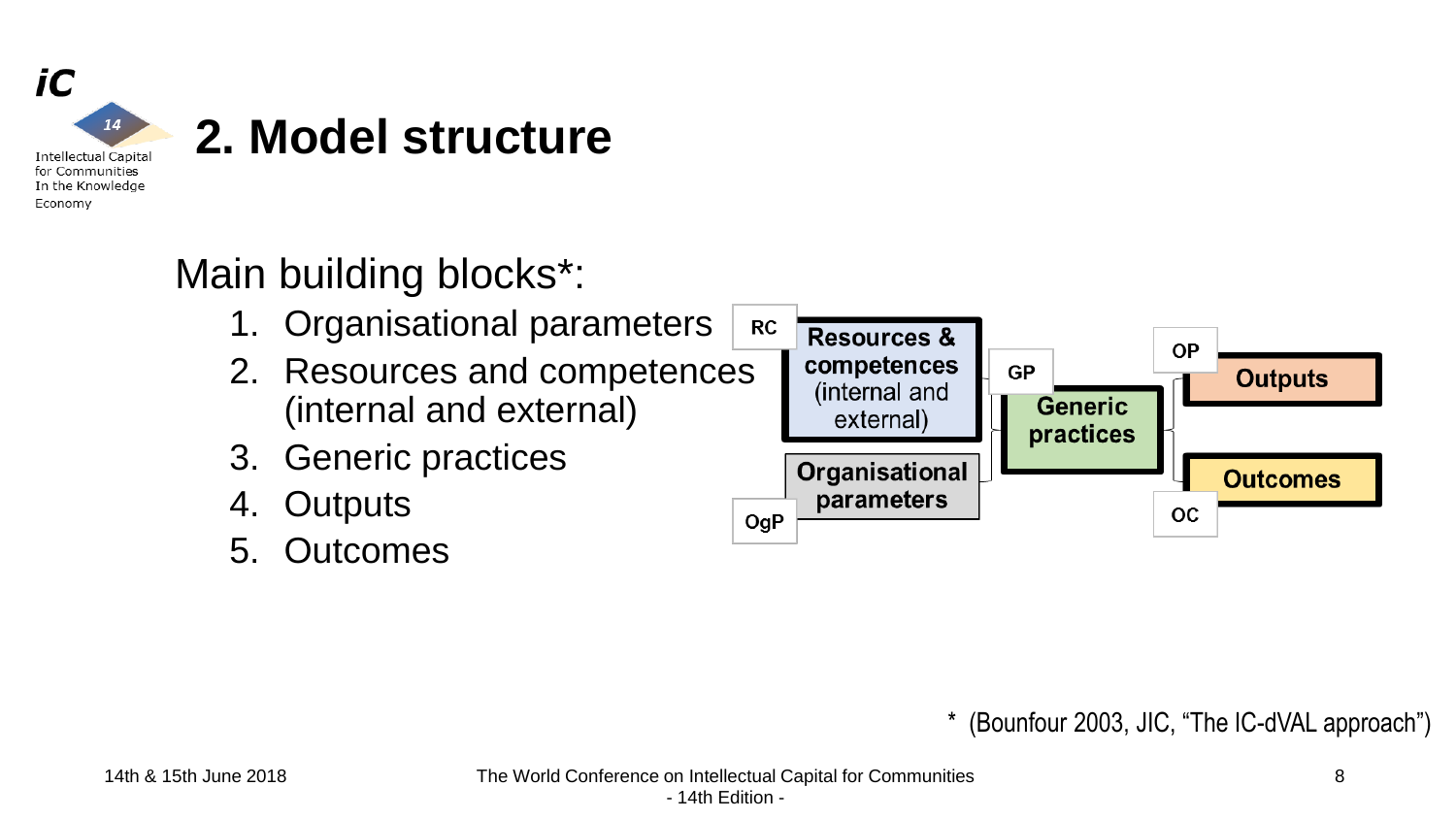

### **2. Model detail – generic practices**



#### Maturity levels and generic KTO practice-dimensions

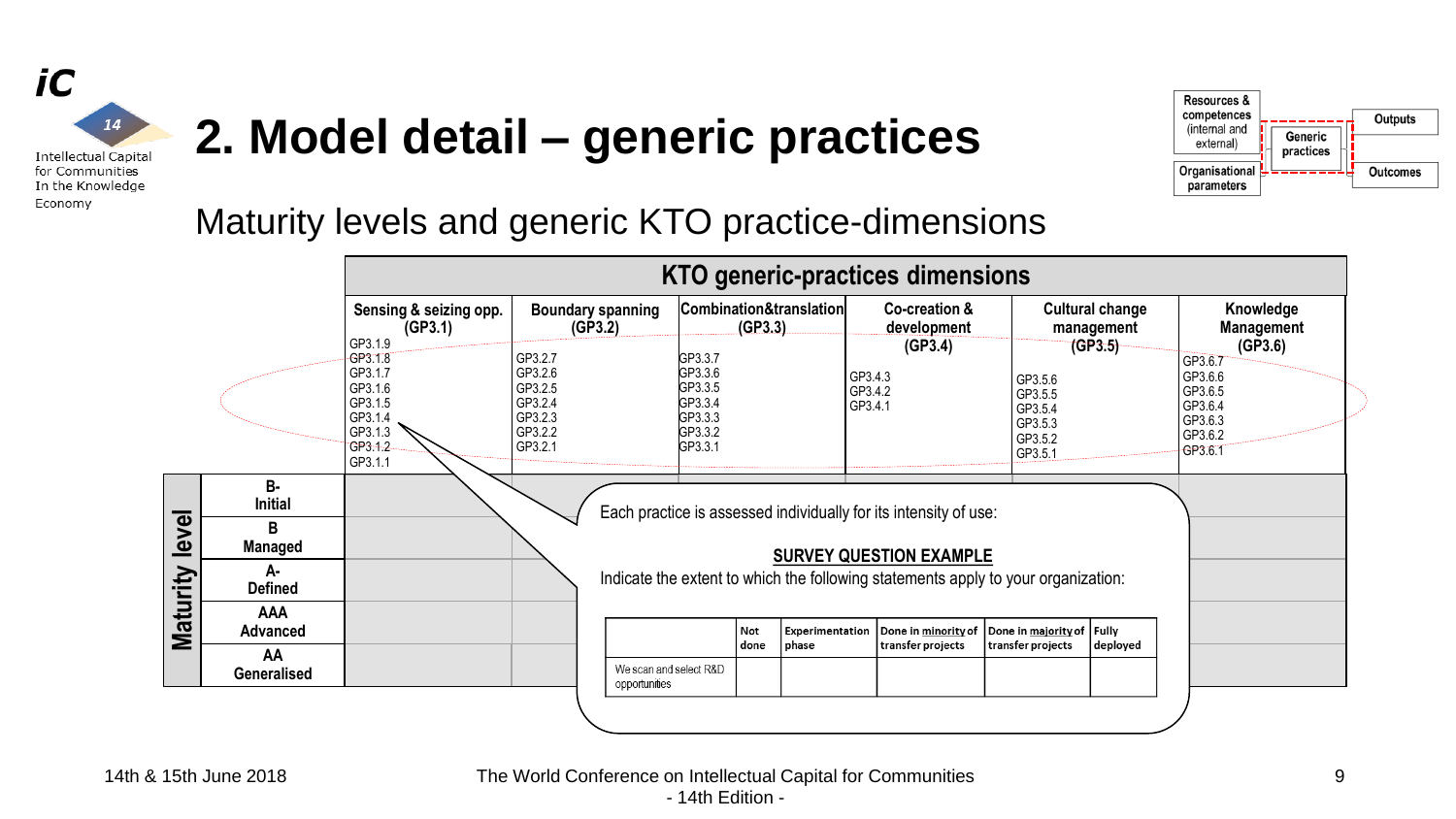

# **2. Preliminary insights (state of data collection)**

- Online survey launched on 8 March 2018
- 9 KTO submissions from Norway, Spain, Ireland, Netherlands, Portugal, Hungary, France, Belgium, Lithuania



• Paper will be presented at R&D Management conference 2018

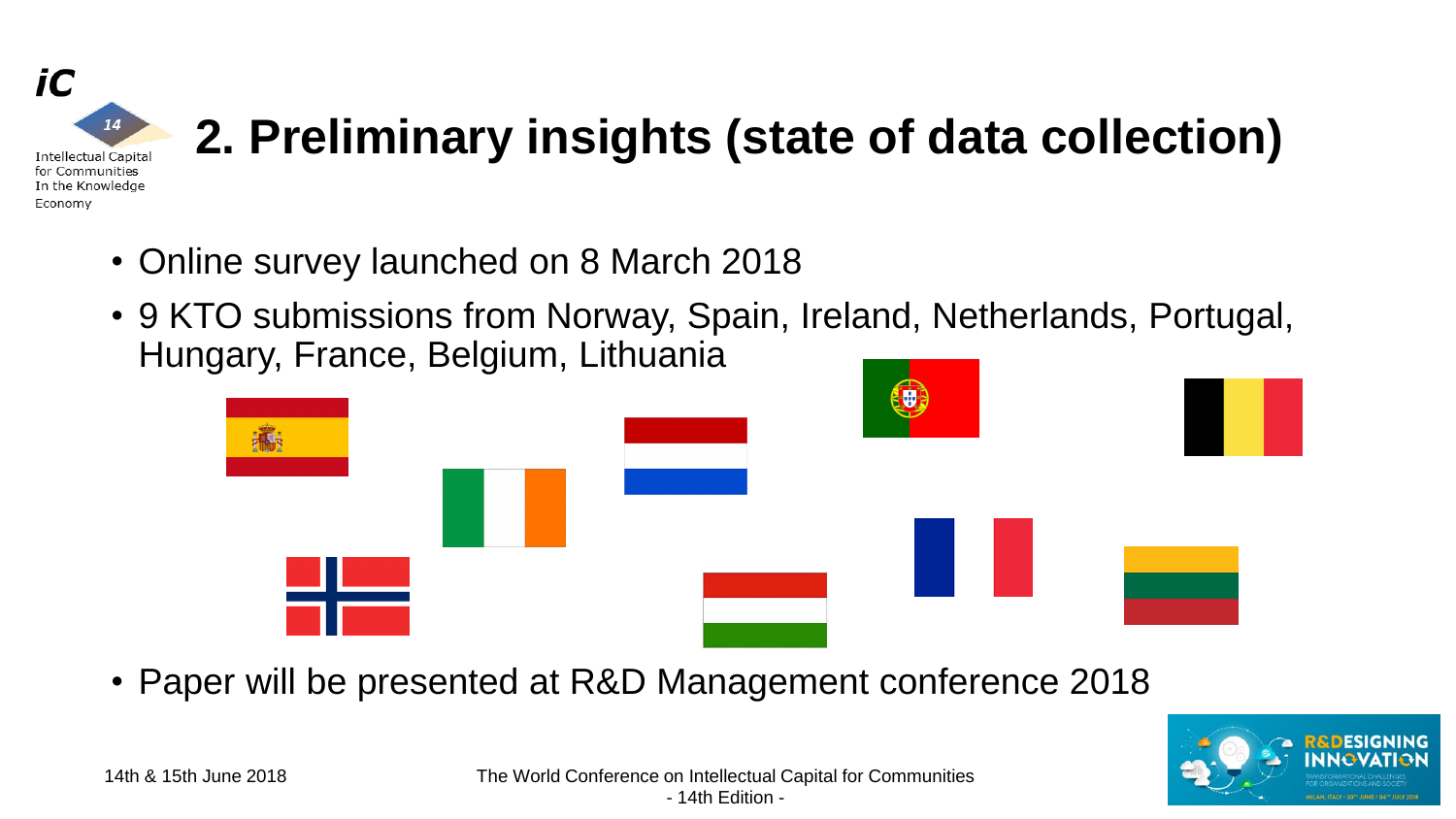

Economy

### **2. Model dimension 5 - outcomes (prelim.results)**

#### **Stakeholder impact Walue creation**

| Academia                                                                                                                                                                                                                                                             | <b>Industry</b>                                                                                                                                                                                                                                                                                                             | <b>Public sector</b>                                                                                                                                                                                                                       | General                                                                                                      |
|----------------------------------------------------------------------------------------------------------------------------------------------------------------------------------------------------------------------------------------------------------------------|-----------------------------------------------------------------------------------------------------------------------------------------------------------------------------------------------------------------------------------------------------------------------------------------------------------------------------|--------------------------------------------------------------------------------------------------------------------------------------------------------------------------------------------------------------------------------------------|--------------------------------------------------------------------------------------------------------------|
|                                                                                                                                                                                                                                                                      | partners                                                                                                                                                                                                                                                                                                                    | <b>institutions</b>                                                                                                                                                                                                                        | public/ society                                                                                              |
| • Financing for<br>research<br>• Marketing<br>• Improved<br>attractiveness for<br>students<br>• Opportunities for<br>government<br>funding<br>$\bullet$ Relevance of<br>research<br>• Concrete real-<br>world insights for<br>research<br>• Researcher<br>motivation | Marketing<br>٠<br>Recruitment of<br>talent<br>Access to new<br>٠<br>knowledge<br>Speed up<br>٠<br>development of<br>new products and<br>services &<br>adoption of new<br>technologies<br>Competitive<br>٠<br>advantage/first-<br>mover<br>Better positioned<br>٠<br>and prepared for<br>long-term<br>survival and<br>growth | Relevant<br>$\bullet$<br>education<br>Creation of jobs<br>Ensure strong<br>٠<br>and competitive<br>industry<br>Treatments are<br>$\bullet$<br>adopted as<br>consensus<br>treatment for the<br>respective<br>patient group<br>across Europe | Relevant<br>education<br>Creation of jobs<br>٠<br>Safer & more<br>$\bullet$<br>effective cancer<br>treatment |

| <b>Economic</b><br>value                                                                                                                                                                                                                   | <b>Social value</b>                                                                                                                           | <b>Environmental</b><br>value                                                                                                                                                                                                    |
|--------------------------------------------------------------------------------------------------------------------------------------------------------------------------------------------------------------------------------------------|-----------------------------------------------------------------------------------------------------------------------------------------------|----------------------------------------------------------------------------------------------------------------------------------------------------------------------------------------------------------------------------------|
| Make education<br>fun again<br>disinfects water<br>and air<br>safer mines.<br>faster oil<br>production(less<br>carbon<br>footprint)<br>New jobs<br>٠<br>created in spin-<br>offs<br>Improved<br>competitiveness<br>of industry<br>partners | Language<br>preservation<br>Empower<br>women refugees<br>to use ICT<br>Use of our<br>$\bullet$<br>software for<br>transplants<br>(healthcare) | disinfection of<br>water and air<br>secure and fair<br>transactions<br>through new<br>block chain<br>technology<br>security in<br>$\bullet$<br>cybersecurity in<br>chatrooms to<br>avoid grooming<br>(not relevant)<br>$\bullet$ |

#### **Need to develop impact metrics**

- Lack of existing metrics
- Anecdotal evidence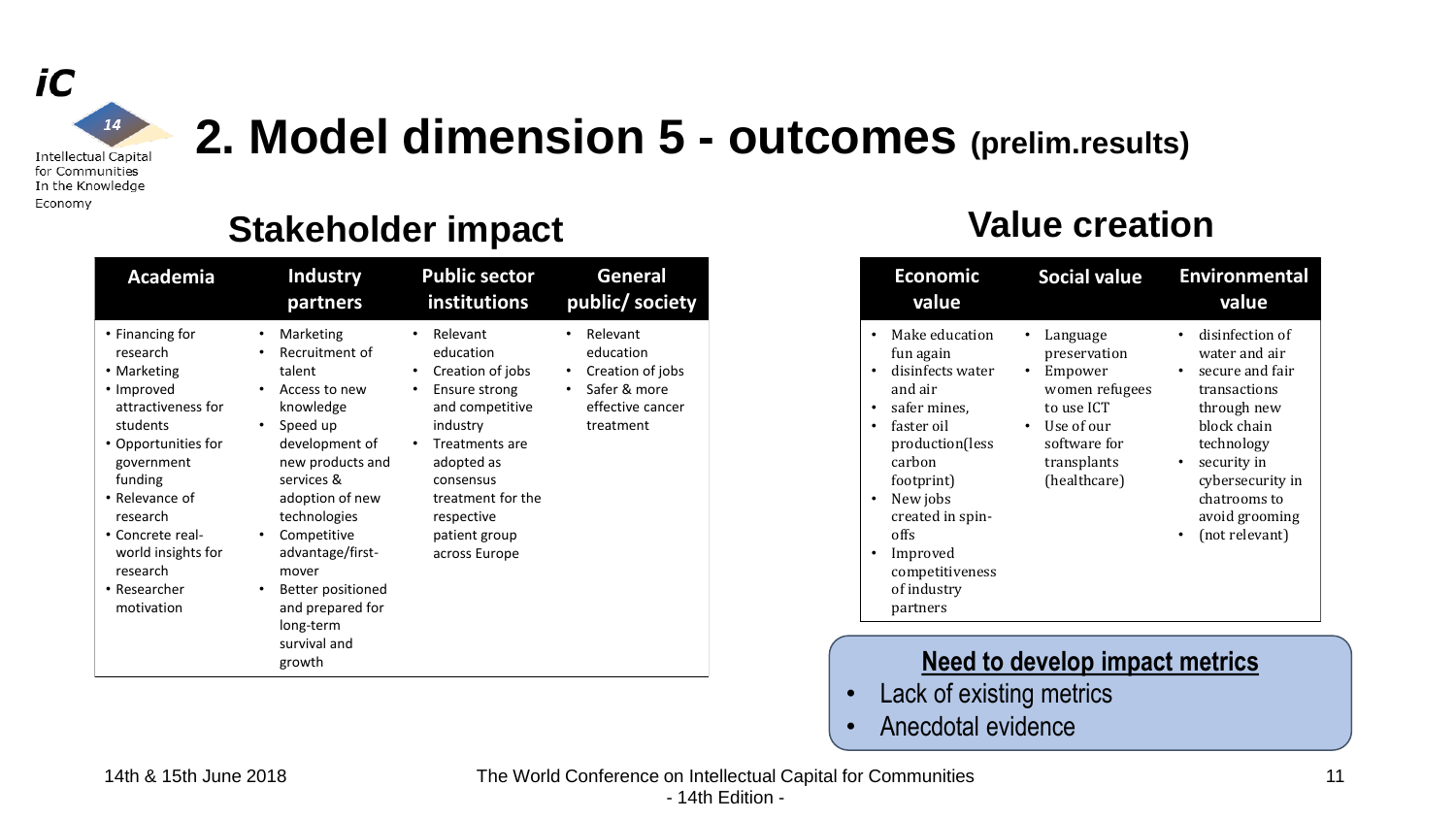

*"Innovation is the development and implementation of new ideas by people who over time engage in transactions with others within an institutional order" (Van de Ven 1986, p.590)*

**Innovation**

1. IS the process & the outcome (product/idea implementation) of this process

2. HAPPENS WITHIN an institutional order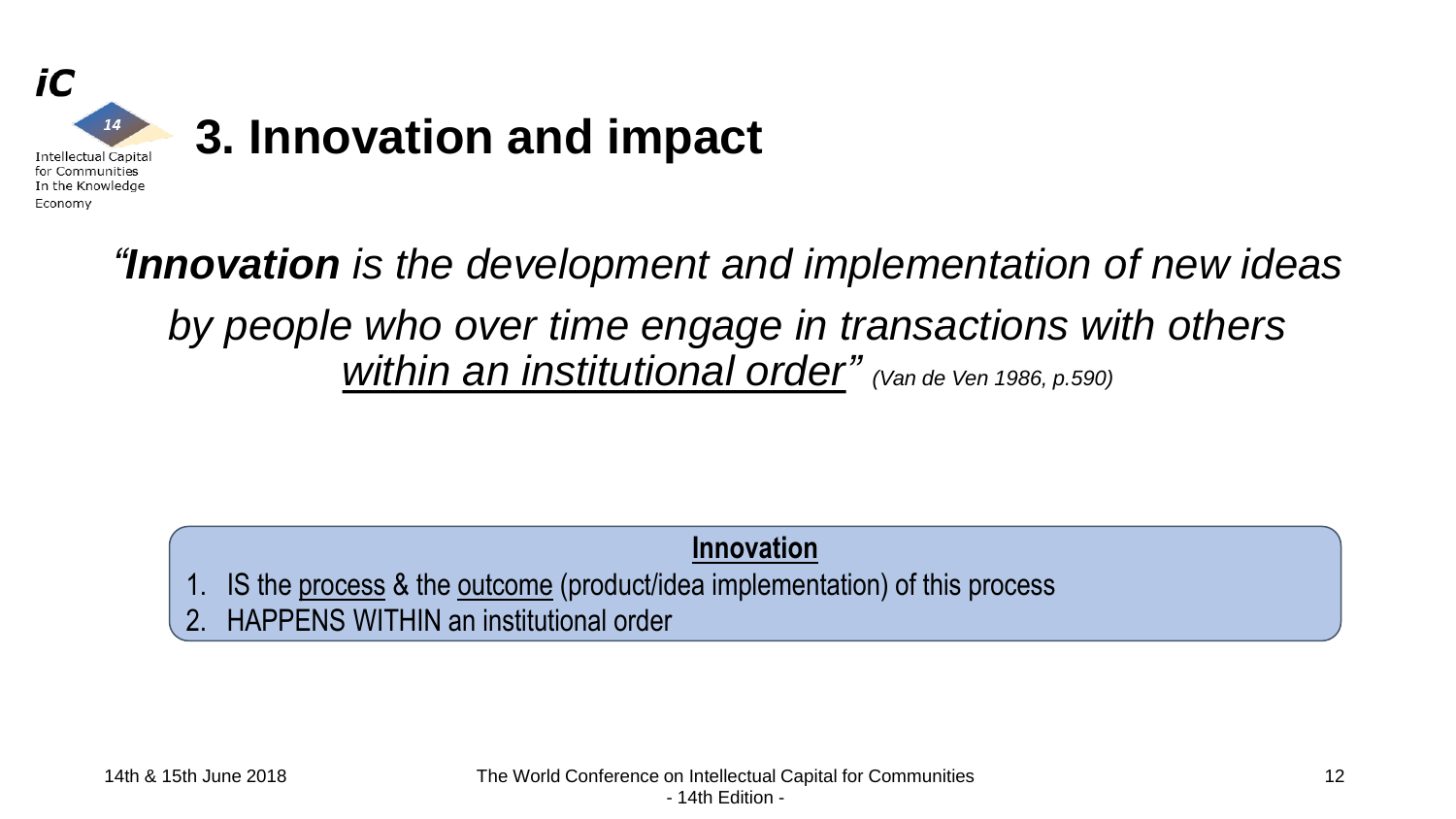

## **3. The need for an institutional perspective**

*"Institutions are stabilizations of economic (or social) interactions or correlated patterns of behaviour" (*Setterfield 1993)

- Context specific
- Inimitable
- Expectation based
- Enforced through sanctions
- 2 perspectives on institutions (Glückler and Lenz, 2016)
	- Theories of institutions (*antecedents* – how institutions emerge, change and are sustained)
	- Institutional theories
		- (*outcomes* social and economic effects of institutions)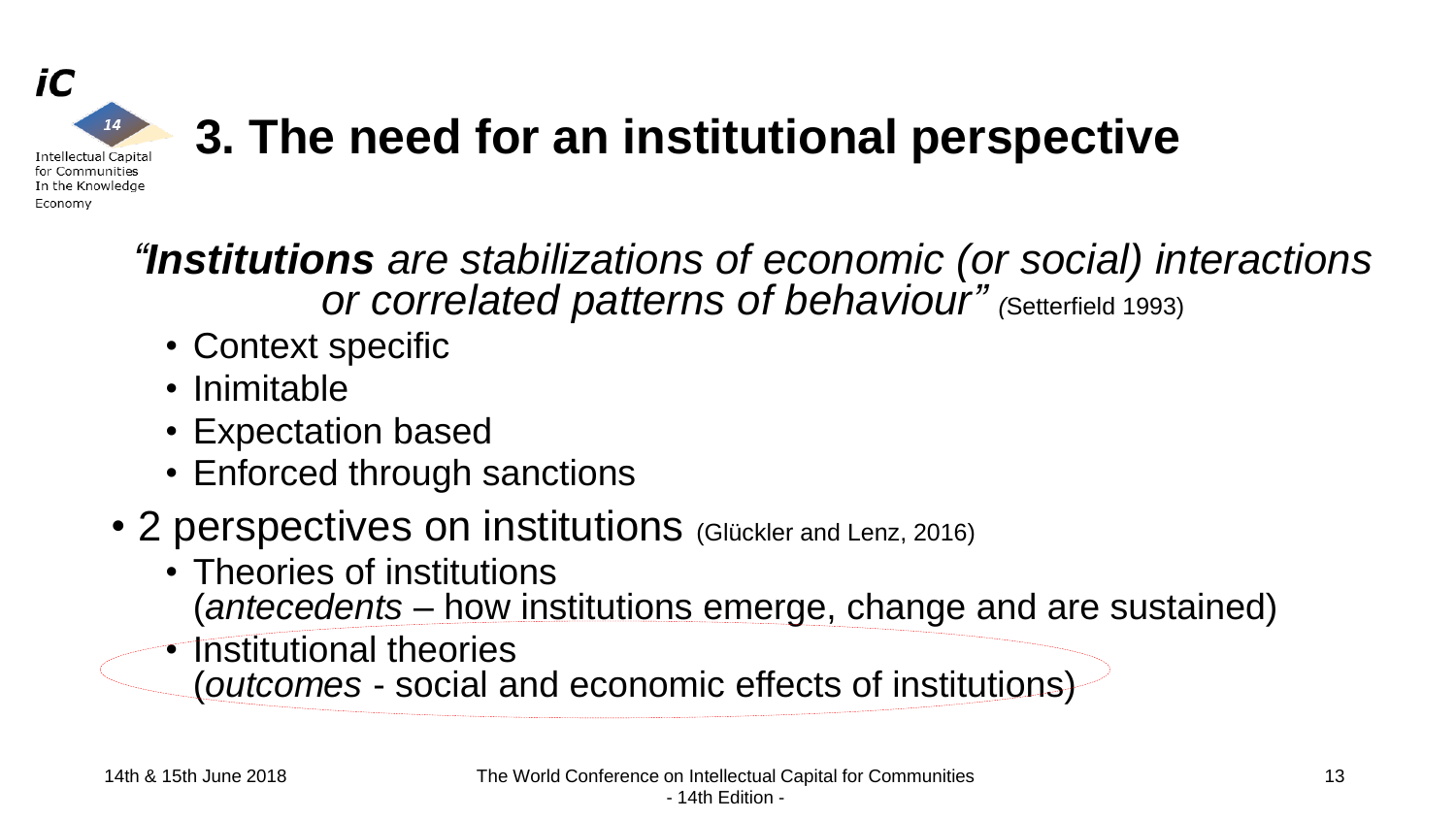

- Institutions are carried out through and shaped by social behaviour
- Constructed and maintained by individual actors, operate on multiple levels

| <b>Institutional</b><br>elements/systems                           | <b>Regulative</b> | <b>Normative</b> | <b>Cognitive</b> |
|--------------------------------------------------------------------|-------------------|------------------|------------------|
| <b>Compliance based on</b>                                         |                   |                  |                  |
| Legitimacy based on                                                |                   |                  |                  |
| <b>Indicators</b>                                                  |                   |                  |                  |
| <b>Promoted by</b>                                                 |                   |                  |                  |
| <b>Ontology</b><br>(nature of reality)                             |                   |                  |                  |
| <b>Carriers</b><br>Cultures <<br>Social structures <<br>Routines < |                   |                  |                  |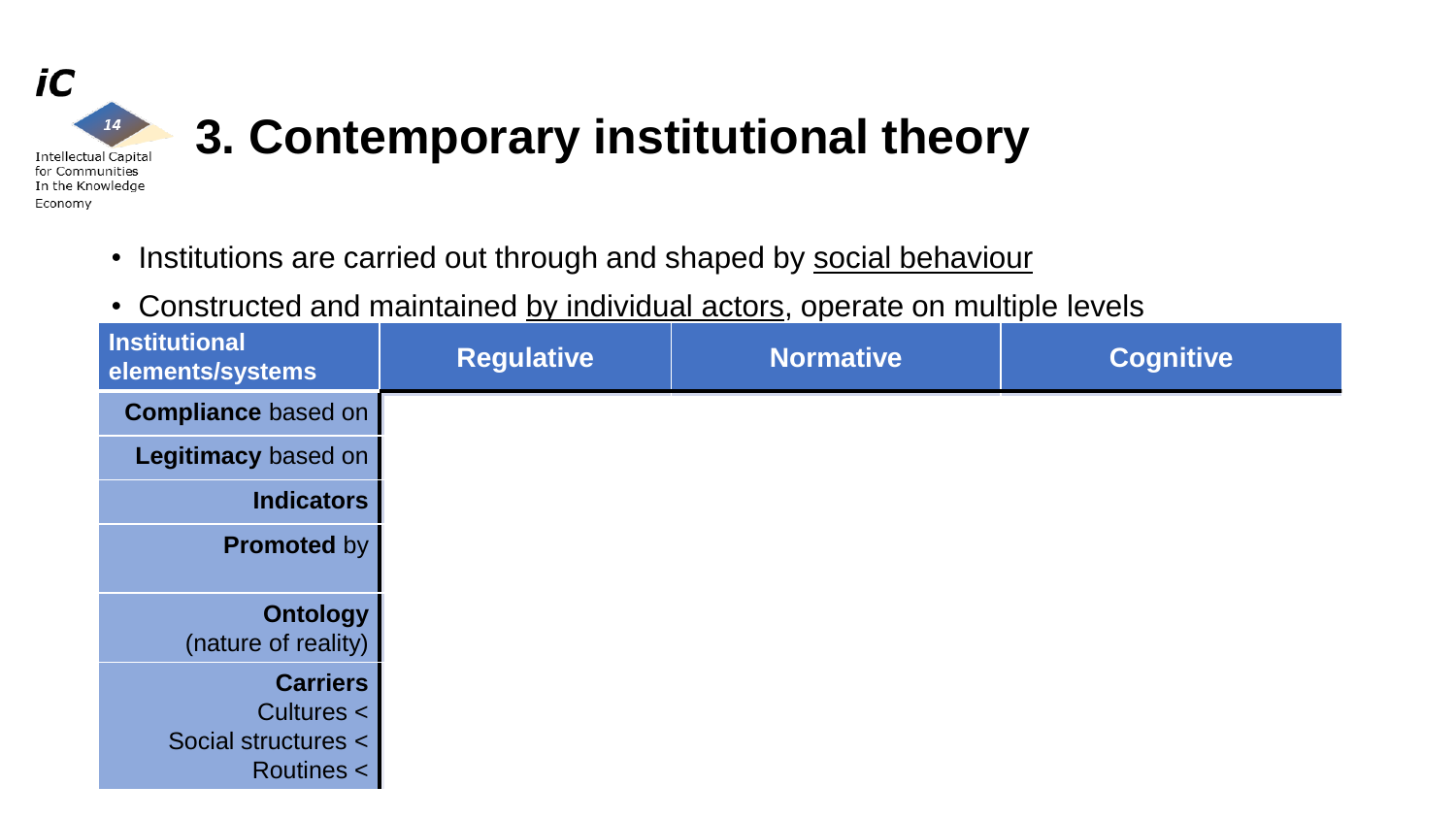

### **3.Institutions in knowledge transfer & football**

**Intellectual Capital** for Communities In the Knowledge

| Institutional<br>elements/systems | <b>Regulative</b><br>(set of rules) | <b>Normative</b><br>(social obligation) | <b>Cognitive</b><br>(Symbols, categories) |
|-----------------------------------|-------------------------------------|-----------------------------------------|-------------------------------------------|
| Knowledge transfer                |                                     |                                         |                                           |
|                                   |                                     |                                         |                                           |
|                                   |                                     |                                         |                                           |
|                                   |                                     |                                         |                                           |
|                                   |                                     |                                         |                                           |
|                                   |                                     |                                         |                                           |
| <b>Football</b><br>(soccer)       |                                     |                                         |                                           |
|                                   |                                     |                                         |                                           |
|                                   |                                     |                                         |                                           |
|                                   |                                     |                                         |                                           |
|                                   |                                     |                                         |                                           |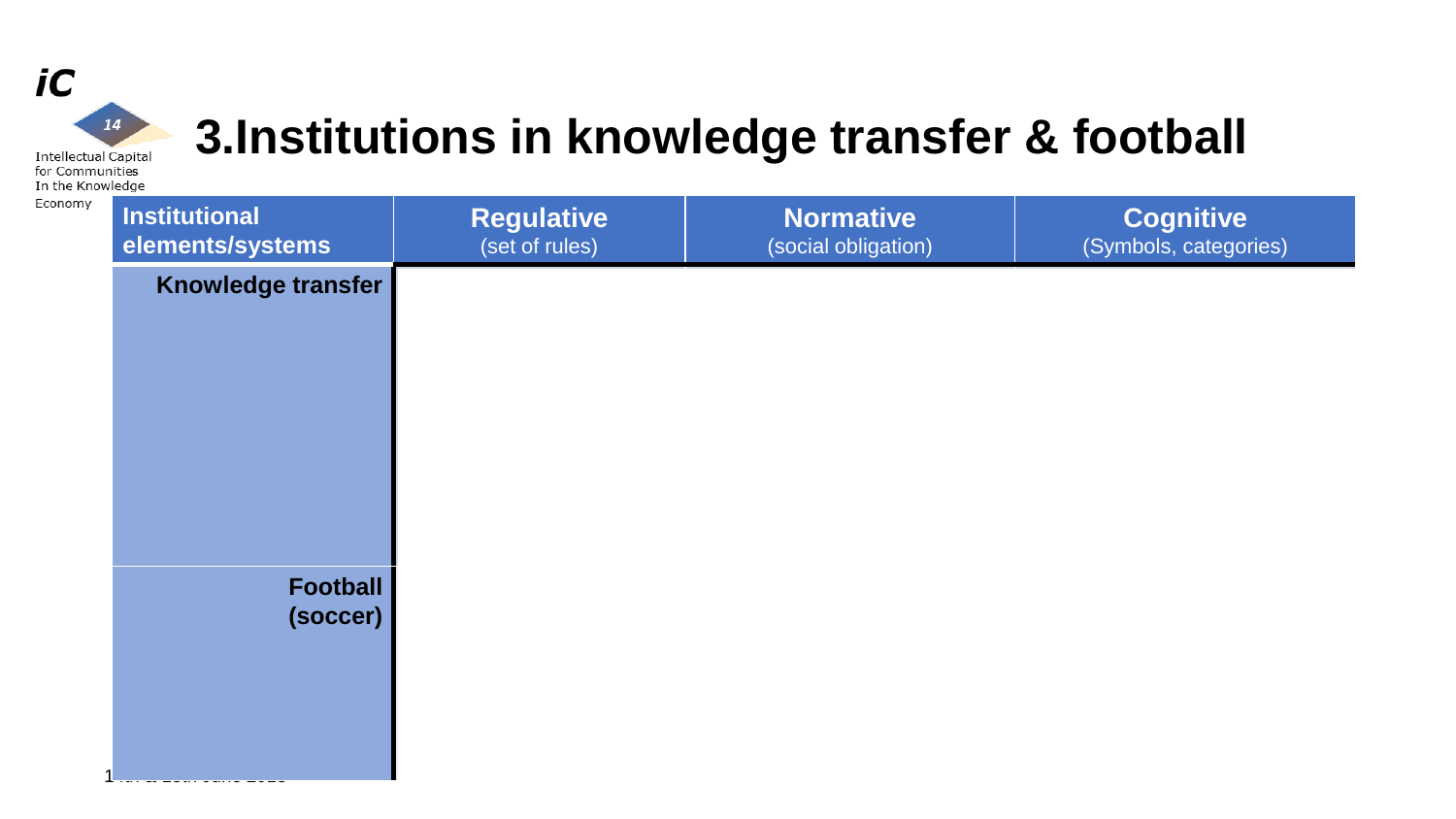

### **Let the games begin**



# **Thank you for your attention**

Laura Kreiling, University Paris-Sud

14th & 15th June 2018 The World Conference on Intellectual Capital for Communities - 14th Edition -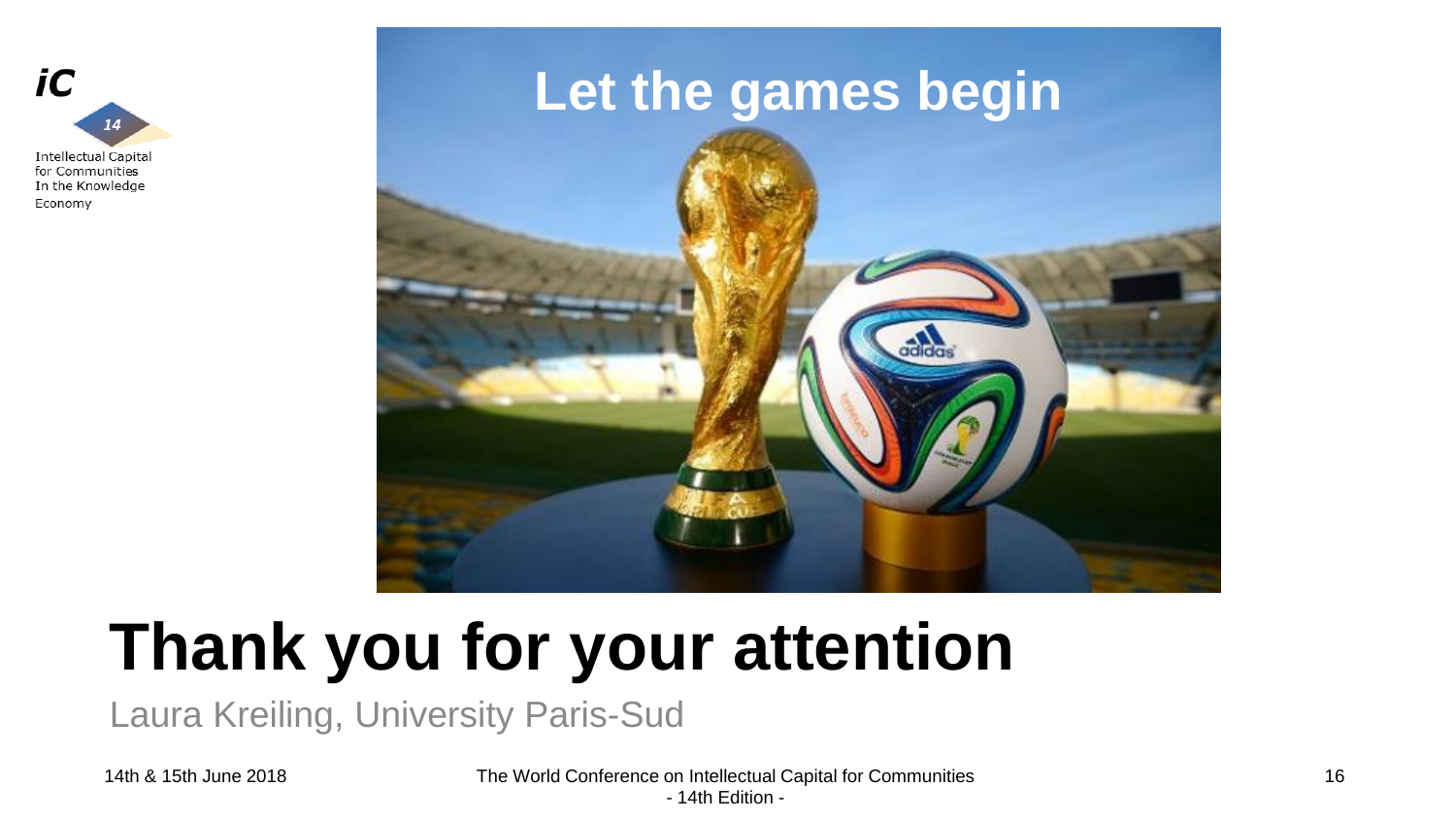



# **2. Challenge to link innovation and institutions**

• institutions are often viewed and treated in different ways:

*Firms & governments create*



- **Trules (North 1990)** regulation, policy
- practice (Dougherty 2017)
- routines (D'Adderio 2017) Institutional context

*May not be followed Subject to interpretation*

**Outcomes** may differ

Economic (inter-)action are guided by rules and regulation

> Difference between intended and actual outcome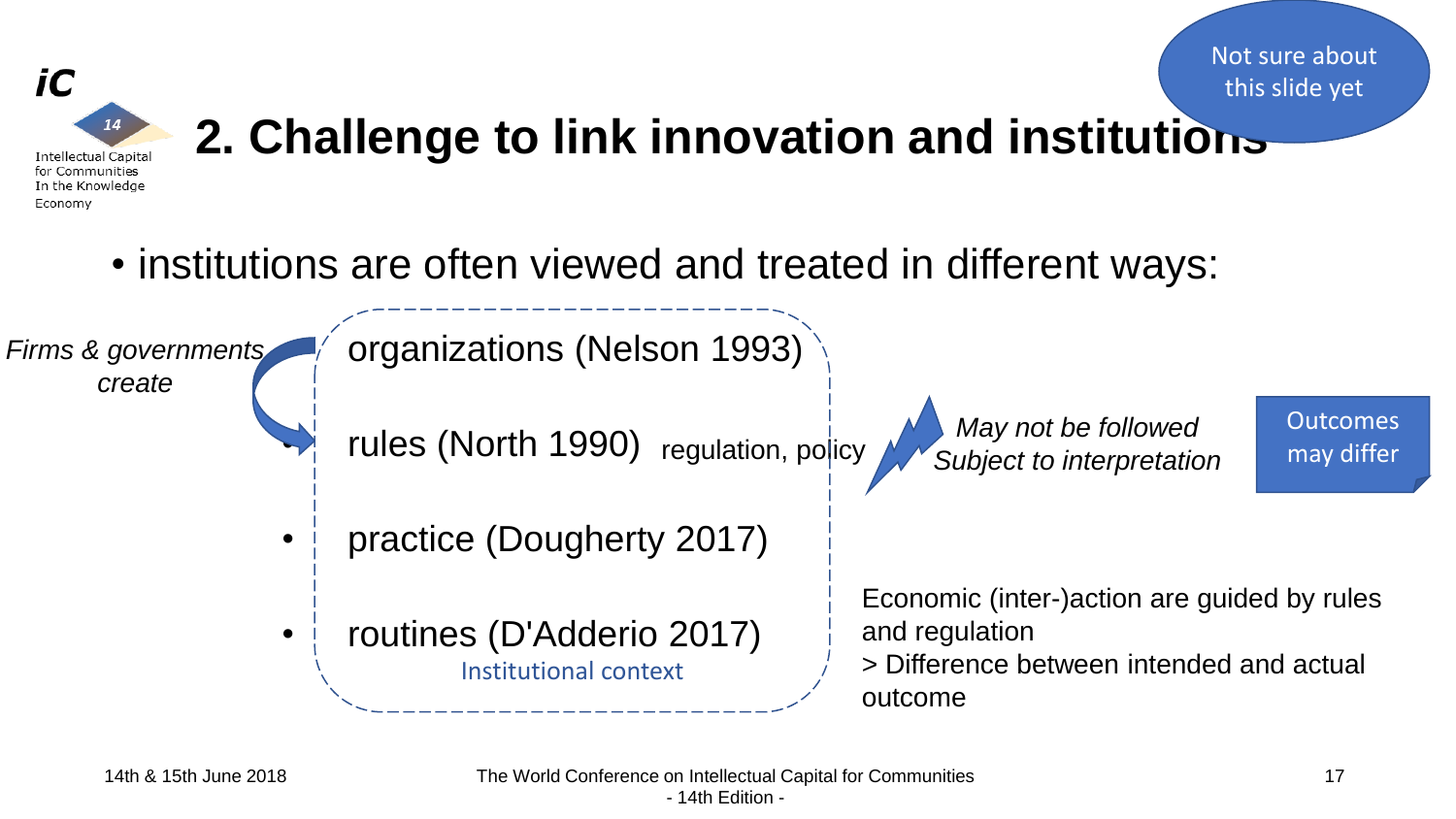

### **3. Model detail – generic practices**

Resources & competences **Outputs** (internal and Generic external) practices Organisational **Outcomes** parameters

#### **GP3.1 Sensing & seizing opportunities**

TTO intelligence capabilities: ability to identify good signals and acting upon KT / TT opportunities in academia and industry

#### **GP3.3 Translation & Combination**

Matching capabilities: Ensuring understanding amongst partners and matching based on their capabilities

#### **GP3.5 Cultural change management**

Changing the mindset capabilities: Institutionalising research commercialization at universities and absorption of external knowledge in industry.

#### **GP3.2 Boundary spanning**

Cross-fertilizing capabilities: Enabling the formation of innovation projects between previously disconnected actors

#### **GP3.4 Co-creation & development**

Platformic bundling capabilities: Active involvement in the KT/TT innovation process

#### **GP3.6 Knowledge management**

Managing the knowledge base: leveraging and combining existing knowledge, acquire and absorb new knowledge, access unrelated knowledge for the creation of internal value.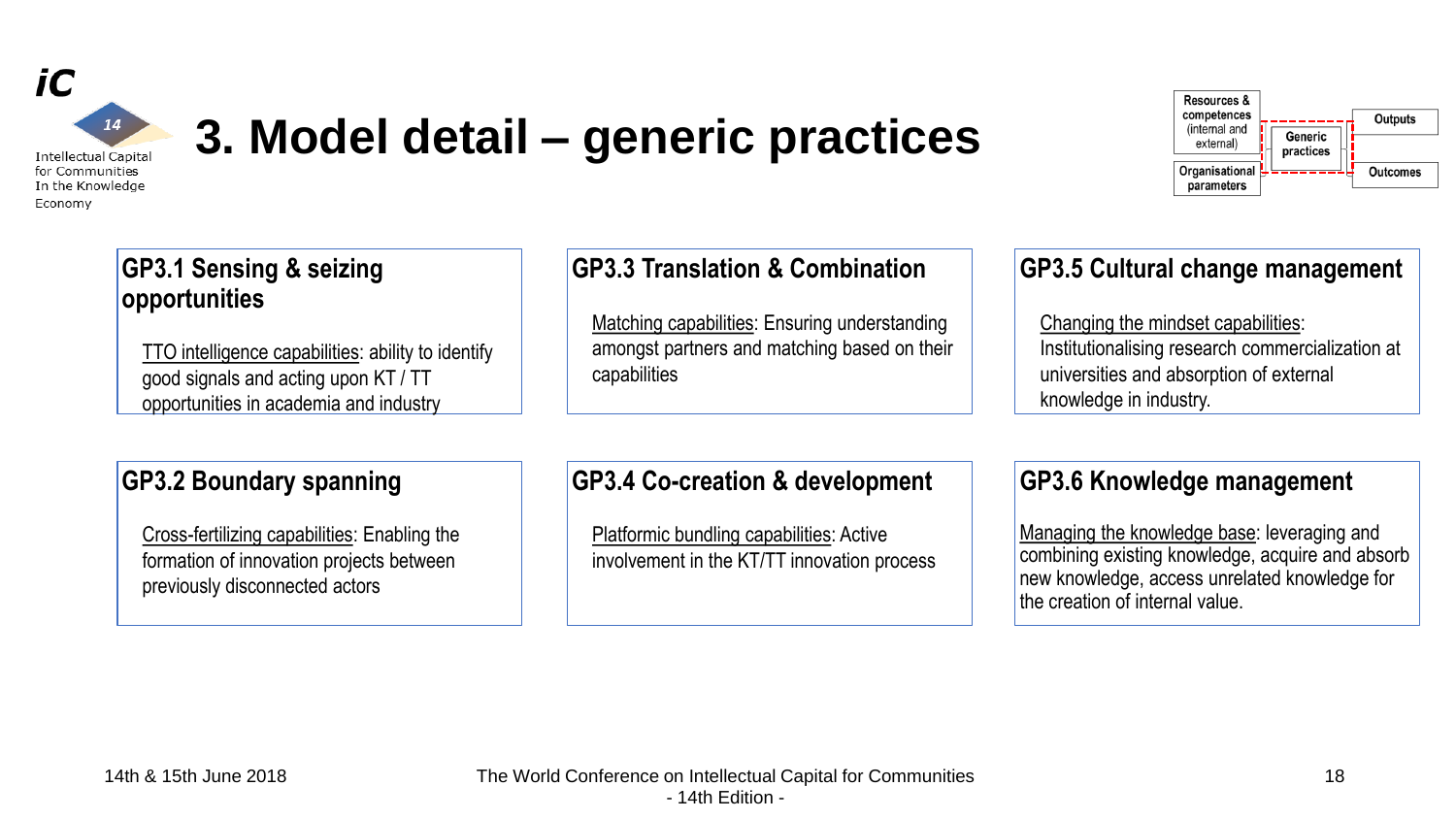

### **3. Detailed example of model**

In the Knowledge

Economy

#### **GP3.3 Translation & Combination**

Matching capabilities: Ensuring understanding amongst partners and matching based on their capabilities**.**



1. Survey for assessment

of as-is for each practice

Maturity levels

Example: GP3 practice assessment



2. Visualisation as-is vs. target maturity of practice

| ID                                                        | <b>Practice</b>                 | <b>B-</b><br>(1) | AA<br>в<br><b>AAA</b><br>А-<br>Target<br>(2)<br>(3)<br>(4)<br>(5) |  | <b>Planned</b><br>actions | Action<br>owner | Date                                  |  |  |  |
|-----------------------------------------------------------|---------------------------------|------------------|-------------------------------------------------------------------|--|---------------------------|-----------------|---------------------------------------|--|--|--|
| GP3.1                                                     | Sensing & seizing opportunities |                  | A-<br>x                                                           |  |                           |                 |                                       |  |  |  |
| GP3.2                                                     | Boundary spanning               |                  | AA<br>x                                                           |  |                           |                 |                                       |  |  |  |
| GP3.3                                                     | Translation & combination       |                  | AA<br>X                                                           |  |                           |                 |                                       |  |  |  |
| GP3.4                                                     | Managerial leadership           |                  | AAA<br>x                                                          |  |                           |                 |                                       |  |  |  |
| GP3.5                                                     | Cultural change management      | x                | B                                                                 |  |                           |                 |                                       |  |  |  |
| GP3.6                                                     | (Co-)development / co-creation  | x                |                                                                   |  |                           |                 | A-                                    |  |  |  |
| 1.) Statua quo for each<br>practice dimension<br>(scoing) |                                 |                  |                                                                   |  |                           |                 | 2.) Action plan<br>to achieve targets |  |  |  |



|  |  |  |  |  | 14th & 15th June 2018 |
|--|--|--|--|--|-----------------------|
|--|--|--|--|--|-----------------------|

The World Conference on Intellectual Capital for Communities